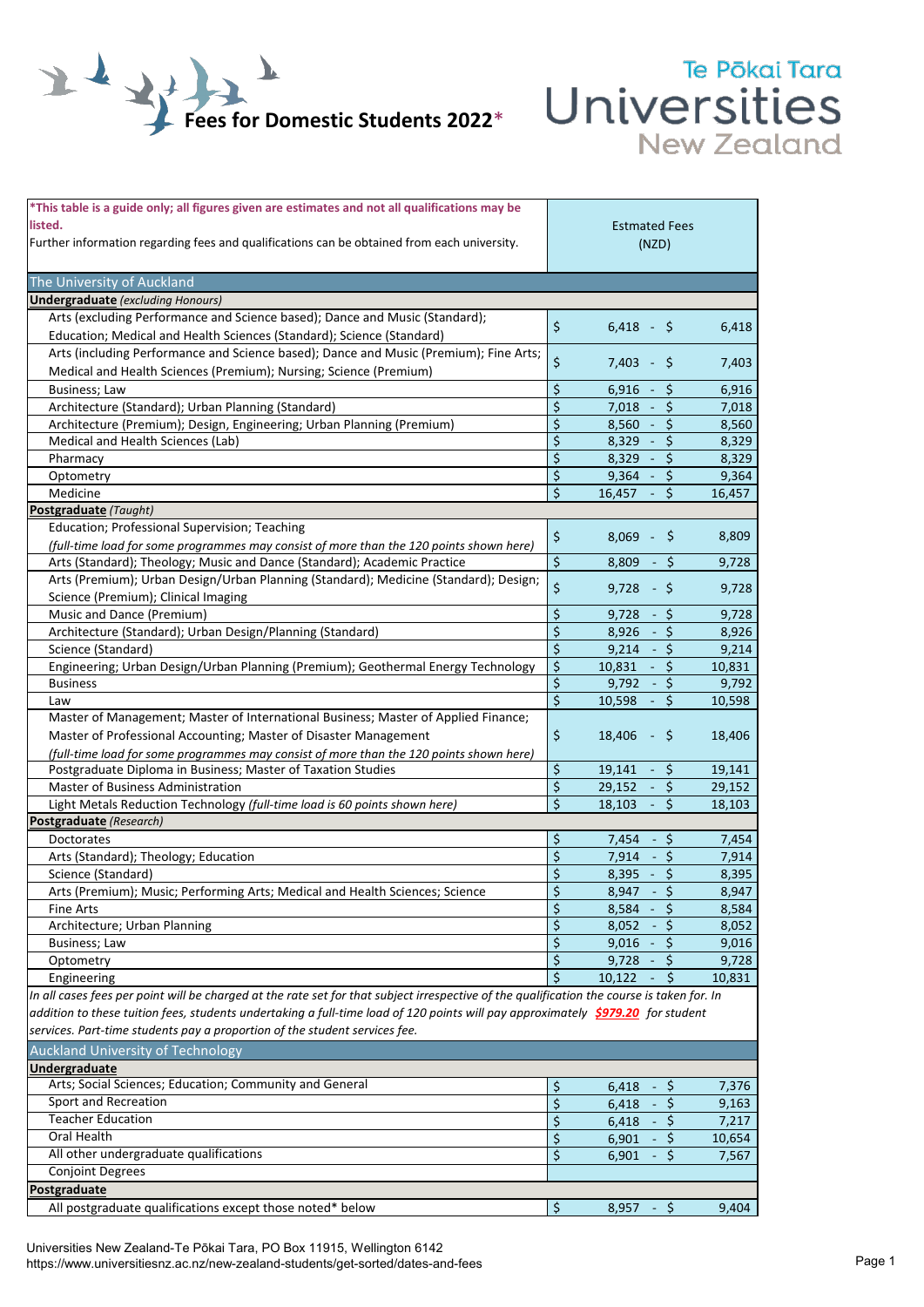| *Master of Construction Management (Cost depends upon the papers selected)                                                            | \$                        | 8,957<br>- \$                                         | 8,957          |
|---------------------------------------------------------------------------------------------------------------------------------------|---------------------------|-------------------------------------------------------|----------------|
| *Master of Business Administration, Postgraduate Diploma in Business Administration                                                   | \$                        | 28,526<br>- \$                                        | 28,526         |
| *Postgraduate Certificate in Business Administration (60 points)                                                                      | \$                        | 14,263<br>- \$                                        | 14,263         |
| *Master of Professional Accounting, Postgraduate Diploma in Professional Accounting                                                   | \$                        | 22,528<br>- \$                                        | 22,528         |
| *Postgraduate Certificate in Professional Accounting (60 points)                                                                      | \$                        | 11,264<br>- \$                                        | 11,264         |
| *Master of Marketing / Applied Finance / Global Business                                                                              | \$                        | $-5$<br>19,224                                        | 19,224         |
| *Postgraduate Diploma of Marketing / Applied Finance / Global Business                                                                | \$                        | - \$<br>19,224                                        | 19,224         |
| *Master of Philosophy                                                                                                                 | \$                        | 7,079<br>- \$                                         | 7,079          |
|                                                                                                                                       | \$                        |                                                       |                |
| *PhD                                                                                                                                  |                           | $\mathsf{S}$<br>7,079<br>$\omega$                     | 7,079          |
| Tuition fees are for 120 points/one full-time year of study. Individual papers may have additional course-related charges.            |                           |                                                       |                |
| In addition to these tuition fees, students undertaking a full-time programme of study of 120 points will pay approximately \$934 for |                           |                                                       |                |
| student services. Part-time students will pay student services fees in direct proportion to their programme of study.                 |                           |                                                       |                |
| The University of Waikato+                                                                                                            |                           |                                                       |                |
| Undergraduate                                                                                                                         |                           |                                                       |                |
| A Arts; Social Sciences; Education; Community and General                                                                             | \$                        | 6,415<br>\$<br>$\overline{\phantom{a}}$               | 6,415          |
|                                                                                                                                       | \$                        | 7,404<br>\$<br>$\Box$                                 | 7,404          |
| <b>B</b> Music; Psychology                                                                                                            | $\sqrt[6]{\frac{1}{2}}$   | $\mathbb{Z}$                                          |                |
| <b>B</b> Computing                                                                                                                    |                           | 7,404<br>$\frac{1}{2}$                                | 7,404          |
| / Teaching, Div. C                                                                                                                    | $\boldsymbol{\mathsf{S}}$ | $\mathbb{Z}$<br>6,415<br>$\frac{1}{2}$                | 6,415          |
| J<br>Business; Law                                                                                                                    | \$                        | 6,913<br>\$<br>$\omega$                               | 6,913          |
| $\prime$<br><b>Nursing</b>                                                                                                            | \$                        | 7,386<br>\$                                           | 7,386          |
| $N$ Engineering                                                                                                                       | $\sqrt[6]{\frac{1}{2}}$   | 7,591<br>$\frac{1}{2}$<br>$\omega$                    | 7,591          |
| Science; Geography<br>v                                                                                                               | $\mathfrak{L}$            | 7,404<br>\$                                           | 7,404          |
| Postgraduate                                                                                                                          |                           |                                                       |                |
| Postgraduate taught - Cat. A and J                                                                                                    | $\sqrt[6]{\frac{1}{2}}$   | 8, 122<br>\$<br>$\omega$                              | 8, 122         |
| Postgraduate research-based - Masters A and J                                                                                         | $\boldsymbol{\mathsf{S}}$ | 7,219<br>÷,<br>$\frac{1}{2}$                          | 7,219          |
| Postgraduate taught - Cat. B, N and V                                                                                                 | \$                        | 8,650<br>$\frac{1}{2}$<br>$\mathcal{L}_{\mathcal{A}}$ | 8,650          |
|                                                                                                                                       | $\mathfrak{s}$            |                                                       |                |
| Postgraduate research-based - Masters B, N and V                                                                                      |                           | \$<br>7,836<br>$\equiv$                               | 7,836          |
| <b>Doctorates</b>                                                                                                                     |                           |                                                       |                |
| Doctorates - Cat. A                                                                                                                   | $\mathfrak{s}$            | 6,438<br>\$<br>$\overline{\phantom{a}}$               | 6,438          |
| Doctorates - Cat. J                                                                                                                   | \$                        | 6,570<br>\$<br>$\blacksquare$                         | 6,570          |
| Doctorates - Cats B, N and V                                                                                                          | $\mathfrak{s}$            | $\omega_{\rm c}$<br>6,836<br>$\frac{1}{2}$            | 6,836          |
| (Individual papers may have additional course-related charges)                                                                        |                           |                                                       |                |
| Massey University+                                                                                                                    |                           |                                                       |                |
| Undergraduate                                                                                                                         |                           |                                                       |                |
| Arts; Business Studies; Law                                                                                                           | \$                        | $6,247 - 5$                                           | 6,247          |
|                                                                                                                                       | \$                        | 6,955<br>$-5$                                         |                |
| Clinical Psychology; Design; Science                                                                                                  |                           |                                                       | 6,955          |
| Computing                                                                                                                             | \$                        | 7,402<br>$-5$                                         | 7,402          |
| Nursing; Agriculture/Horticulture; Architecture; Medical Laboratory Science; Quantity                                                 | \$                        | $7,382 - 5$                                           | 9,812          |
| Surveying                                                                                                                             |                           |                                                       |                |
| Engineering; Technology; Aviation; Priority Engineering                                                                               | $\varsigma$               | $\boldsymbol{\dot{\varsigma}}$<br>$7,715 -$           | 9,812          |
| <b>Veterinary Science</b>                                                                                                             | \$                        | $-5$<br>12,907                                        | 12,907         |
| <b>Teacher Education</b>                                                                                                              | \$                        | 5,761<br>- \$                                         | 5,761          |
| Postgraduate (Taught)                                                                                                                 |                           |                                                       |                |
| Arts; Business Studies                                                                                                                | \$                        | 6,795<br>- \$                                         | 8,976          |
| Clinical Psychology; Computing; Design; Nursing; Science                                                                              | $\overline{\xi}$          | 7,609<br>- \$                                         | 9,786          |
| Agriculture/Horticulture; Architecture; Engineering; Medical Laboratory Science;                                                      |                           |                                                       |                |
| Quantity Surveying; Technology; Aviation; Priority Engineering                                                                        | \$                        | 7,789<br>- \$                                         | 9,812          |
|                                                                                                                                       | \$                        | 8,392                                                 |                |
| <b>Veterinary Science</b>                                                                                                             |                           | - \$                                                  | 13,216         |
| Dietetics                                                                                                                             | \$                        | 7,609<br>- \$                                         | 9,786          |
| <b>Teacher Education</b>                                                                                                              | $\overline{\xi}$          | $-5$<br>7,153                                         | 7,153          |
| Postgraduate (Thesis Course)                                                                                                          |                           |                                                       |                |
| Aviation                                                                                                                              | \$                        | 7,789<br>- \$                                         | 7,789          |
| Arts; Business Studies                                                                                                                | \$                        | 6,795<br>\$                                           | 8,976          |
| Clinical Psychology; Computing; Design; Nursing; Science                                                                              | \$                        | $-5$<br>7,534                                         | 9,786          |
| Agriculture/Horticulture; Architecture; Engineering; Medical Laboratory Science;                                                      |                           |                                                       |                |
| Quantity Surveying; Technology; Aviation; Priority Engineering                                                                        | \$                        | 7,789<br>$-$ \$                                       | 9,812          |
| <b>Veterinary Science</b>                                                                                                             | \$                        | $-5$<br>8,392                                         | 13,216         |
|                                                                                                                                       |                           |                                                       |                |
| (Individual papers may have additional course-related charges)                                                                        |                           |                                                       |                |
| Victoria University of Wellington+                                                                                                    |                           |                                                       |                |
|                                                                                                                                       |                           |                                                       |                |
| Undergraduate                                                                                                                         |                           |                                                       |                |
| Humanities and Social Sciences; Education                                                                                             | \$                        | - \$<br>5,846                                         | 5,846          |
| Music (see New Zealand School of Music)                                                                                               | \$                        | 7,398<br>- \$                                         | 7,398          |
| Health                                                                                                                                | \$                        | - \$<br>7,188                                         | 7,188          |
| Midwifery                                                                                                                             |                           | $-5$<br>8,136                                         | 8,136          |
| Commerce and Administration; Law                                                                                                      | \$                        | 6,878<br>-\$<br>$\omega_{\rm c}$                      | 6,878          |
|                                                                                                                                       | \$                        |                                                       |                |
| <b>Mathematics and Statistics</b><br>Design; Psychology; Computer Science                                                             | \$<br>\$                  | 6,427<br>- \$<br>7,305<br>- \$                        | 6,427<br>7,305 |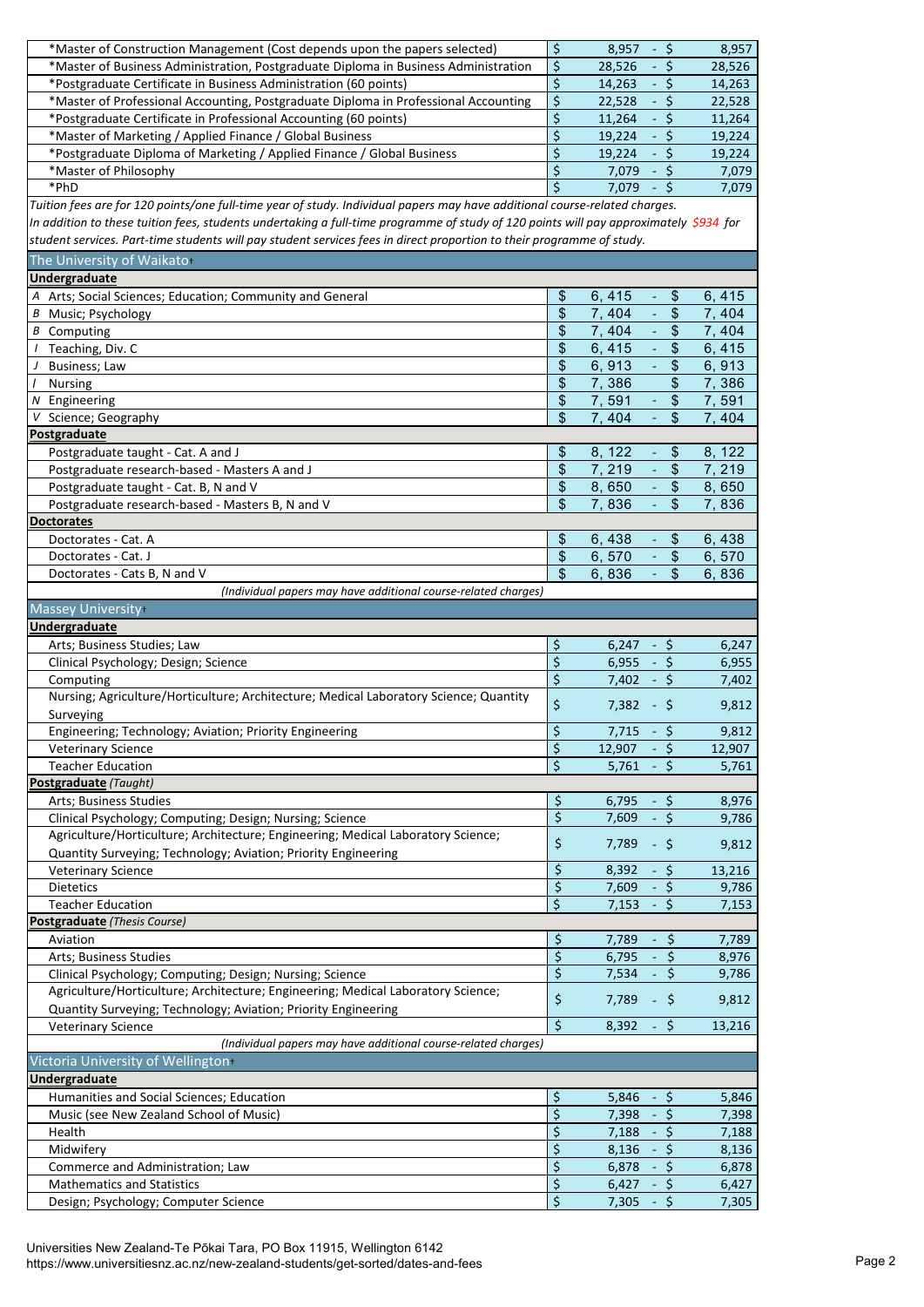| Architecture                                                                                                                  | \$<br>$-5$<br>8,128                    | 8,128         |
|-------------------------------------------------------------------------------------------------------------------------------|----------------------------------------|---------------|
| Chemical; Physical; Biological and Earth Sciences                                                                             | \$<br>7,383<br>\$<br>$\sim$            | 7,383         |
|                                                                                                                               | \$<br>- \$                             |               |
| Engineering                                                                                                                   | 8,558                                  | 8,558         |
| Postgraduate (Taught)                                                                                                         |                                        |               |
| Humanities & Social Sciences; Education                                                                                       | \$<br>$-5$<br>8,128                    | 8,128         |
| Commerce and Administration                                                                                                   | \$<br>\$<br>8,968<br>$\omega_{\rm c}$  | 8,968         |
| Law                                                                                                                           | \$<br>$-5$<br>9,954                    | 9,954         |
| <b>Mathematics and Statistics</b>                                                                                             | \$<br>$-5$<br>9,136                    | 9,136         |
| Architecture; Design; Psychology; Computer Science; Engineering                                                               | \$<br>$-5$<br>9,279                    | 9,279         |
| Chemical; Physical; Biological and Earth Sciences                                                                             | \$<br>9,337<br>$-5$                    | 9,337         |
| Nursing and Midwifery                                                                                                         | \$<br>$-5$<br>9,322                    | 9,322         |
| Health                                                                                                                        | \$<br>$-5$<br>9,111                    | 9,111         |
| Master of Global Business (180 points)                                                                                        | \$<br>24,802<br>\$<br>$\omega_{\rm c}$ | 24,802        |
| Master of International Trade (180 points)                                                                                    | \$<br>$-5$<br>13,714                   | 13,714        |
| Master of Fine Arts (Creative Practice) (180 points)                                                                          | \$<br>$-5$<br>13,242                   | 13,242        |
| Master of Design Innovation (180 points)                                                                                      | \$<br>$-5$<br>13,919                   | 13,919        |
| Master of Museum and Heritage Practice (180 points)                                                                           | \$<br>12,193<br>$-5$                   | 12,193        |
| <b>Master of Information Studies</b>                                                                                          | \$<br>$-5$                             |               |
|                                                                                                                               | 16,988                                 | 16,988        |
| Master of Software Development (180 points)                                                                                   | \$<br>$-5$<br>13,919                   | 13,919        |
| Master of Professional Business Analysis (180 points)                                                                         | \$<br>\$<br>24,802<br>$\omega_{\rm c}$ | 24,802        |
| Master of Public Management; Master of Public Policy; Master of e-Government                                                  | \$<br>$-5$<br>24,802                   | 24,802        |
| Master of Business (Professional) (180 points)                                                                                | \$<br>$-5$<br>24,802                   | 24,802        |
| Master of Professional Accounting (180 points)                                                                                | \$<br>$-5$<br>16,534                   | 16,534        |
| Executive Master of Business Administration (EMBA) (180 points)                                                               | \$<br>$-5$<br>47,800                   | 47,800        |
| Postgraduate (Thesis Course)                                                                                                  |                                        |               |
| Humanities and Social Sciences; Education                                                                                     | \$<br>- \$<br>7,648                    | 7,648         |
| Health                                                                                                                        | \$<br>$-5$<br>8,760                    | 8,760         |
| Commerce and Administration; Law                                                                                              | \$<br>$-5$<br>8,499                    | 8,499         |
| <b>Mathematics and Statistics</b>                                                                                             | \$<br>$-5$<br>8,850                    | 8,850         |
| Architecture; Design; Psychology; Computer Science; Engineering                                                               | \$<br>$-5$<br>8,850                    | 8,850         |
|                                                                                                                               | \$                                     |               |
| Chemical; Physical; Biological and Earth Sciences; Nursing and Midwifery                                                      | 8,908<br>$-5$                          | 8,908         |
| Additional material charges apply to some courses. Some postgraduate and post-experience courses attract higher rates of fee. |                                        |               |
| New Zealand School of Music (owned by Victoria) +                                                                             |                                        |               |
| Artist Diploma (Postgraduate)                                                                                                 | \$<br>8,056<br>- S                     | 8,056         |
| Master of Music Therapy (Year 1)                                                                                              | \$<br>9,516<br>$-5$                    | 9,516         |
| Master of Music Therapy (Year 2)                                                                                              | \$<br>5,258<br>$-5$                    | 5,258         |
| <b>Bachelor of Music</b>                                                                                                      | \$<br>7,398<br>- \$                    | 7,398         |
| All other music programmes                                                                                                    | \$<br>$-5$<br>8,564                    | 9,517         |
| University of Canterbury                                                                                                      |                                        |               |
| <b>Undergraduate</b>                                                                                                          |                                        |               |
| Arts, Communications and Media, Humanities and Education                                                                      | \$<br>$-5$<br>6,388                    | 6,388         |
| Business, Accountancy, Finance and Law                                                                                        | \$<br>6,761<br>\$                      | 6,761         |
| Science (except for Physics and Astronomy, Chemistry, Plant & Microbial Sciences,                                             |                                        |               |
|                                                                                                                               |                                        |               |
| Geological Sciences, Zoology), Computing, Fine Arts, Music, Psychology, Theatre and                                           | \$<br>7,134<br>$-5$                    | 7,134         |
| Film Studies, Antarctic Studies                                                                                               |                                        |               |
| Physics and Astronomy, Chemistry, Plant & Microbial Sciences, Geological Sciences,                                            | \$<br>7,405<br>$-5$                    | 7,405         |
| Zoology                                                                                                                       |                                        |               |
| <b>Engineering and Forestry</b>                                                                                               | \$<br>8,018<br>- \$                    | 8,018         |
| <b>Information Systems</b>                                                                                                    | \$<br>- \$<br>6,997                    | 6,997         |
| <b>Communication Disorders</b>                                                                                                | \$<br>7,961<br>- \$                    | 7,961         |
| Ecology, Conservation                                                                                                         | \$<br>7,691<br>- \$                    | 7,691         |
| Mathematics, Statistics, Art Curatorship                                                                                      | \$<br>$-5$<br>6,413                    | 6,413         |
| Postgraduate                                                                                                                  | Research                               | <b>Taught</b> |
| Arts                                                                                                                          | \$<br>$-5$<br>7,220                    | 7,748         |
| Business, Accountancy, Finance and Law                                                                                        | \$<br>$-5$<br>7,558                    | 8,073         |
|                                                                                                                               |                                        |               |
| Communication Disorders, Health Sciences                                                                                      | \$<br>8,648<br>- \$                    | 9,018         |
| Ecology, Conservation                                                                                                         | \$<br>8,402<br>- \$                    | 8,782         |
| Engineering, Forestry                                                                                                         | \$<br>8,697<br>- \$                    | 9,062         |
| <b>Information Systems</b>                                                                                                    | \$<br>7,771<br>- \$                    | 8,181         |
| Mathematics, Statistics, Art Curatorship                                                                                      | \$<br>7,555<br>-\$                     | 8,132         |
| Music, Fine Arts, Computer Science                                                                                            | \$<br>$-5$<br>7,900                    | 8,404         |
| Science (varies according to subject)                                                                                         | \$<br>8,172<br>- \$                    | 8,670         |
| <b>Special Programmes</b>                                                                                                     |                                        |               |
| *Postgraduate Certificate in Antarctic Studies (60 points) - includes fieldtrip                                               | \$<br>9,669<br>- \$                    | 9,669         |
| *Master of Business Administration (MBA) (180 Points)                                                                         | \$<br>- \$<br>37,015                   | 37,015        |
| *Master of Professional Accounting (240 Points)                                                                               | \$<br>20,037<br>- \$                   | 20,037        |
| *Master of Business Management (180 points)                                                                                   | \$<br>- \$<br>15,028                   | 15,028        |
|                                                                                                                               |                                        |               |